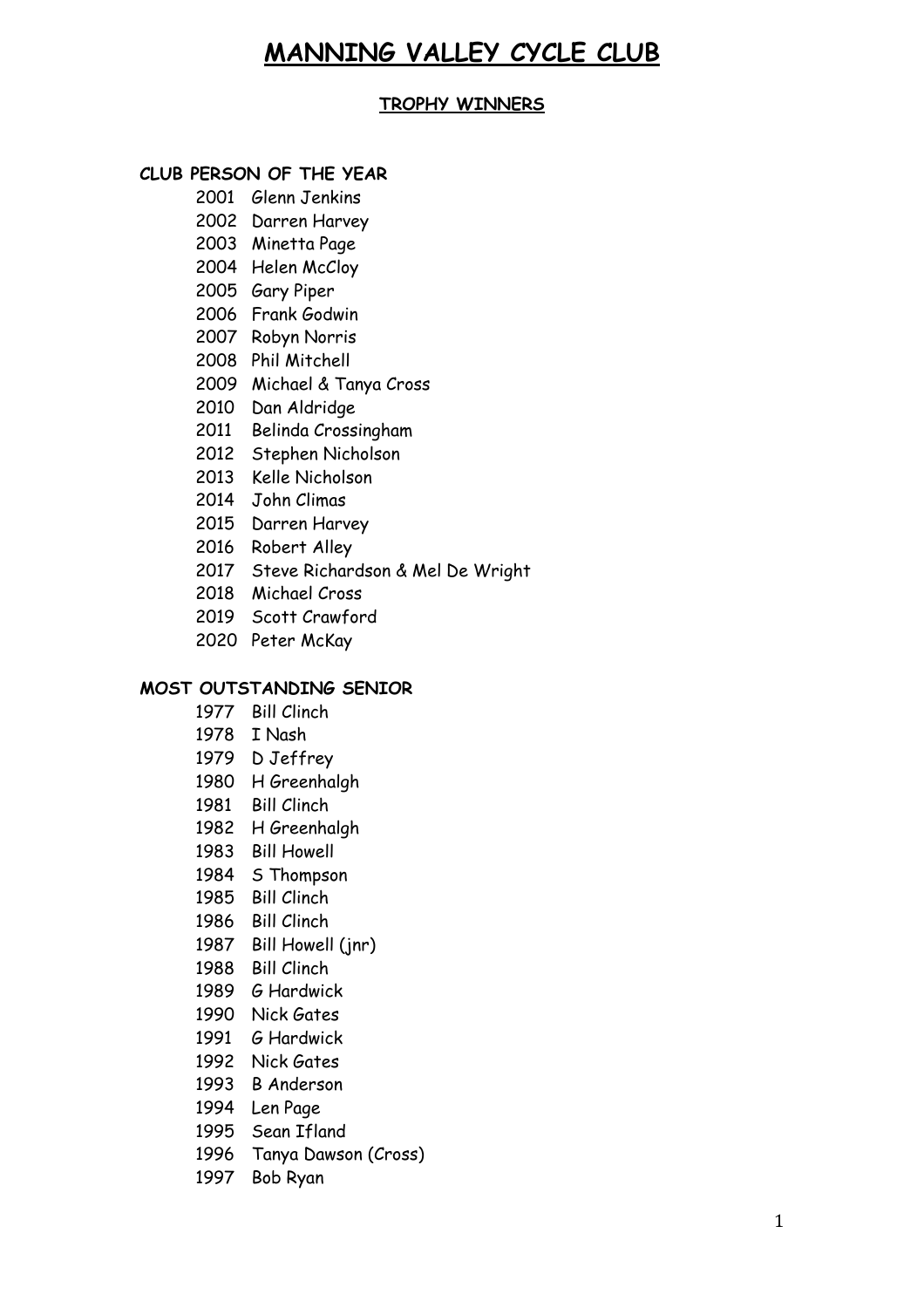- 1998 Graham Plowright
- 1999 Gary Heagney
- 2000 Don Jeffrey
- 2001 John Corbett
- 2002 David Nixon
- 2003 Fiona Smith
- 2004 Lloyd Ninham
- 2005 Owen Belton
- 2006 Glenn Mathiske
- 2007 Glenn Mathiske
- 2008 Beau Harper
- 2009 Graham Norris
- 2010 Dan Aldridge
- 2011 Glenn Mathiske
- 2012 Graham Norris
- 2013 Beau Harper
- 2014 Glenn Mathiske
- 2015 Glenn Mathiske
- 2016 Glenn Mathiske
- 2017 Glenn Mathiske
- 2018 Glenn Mathiske
- 2019 Glenn Mathiske
- 2020 Glenn Mathiske

## **MOST OUTSTANDING JUNIOR**

- 1977 Greg Sinclair
- 1978 Greg Sinclair
- 1979 Greg Sinclair
- 1980 Glenn Miller
- 1981 Matt O'Connor
- 1982 W Howell
- 1983 K Greenhalgh
- 1984 K Greenhalgh
- 1985 Nick Gates
- 1986 Warren Thompson
- 1987 Daniel Clinch
- 1988 Daniel Clinch
- 1989 J Jones
- 1990 Matthew Anstey
- 1991 Daniel Clinch
- 1992 Daniel Clinch
- 1993 Matthew Anstey
- 1994 Matthew Anstey
- 1995 Jonathon Steep
- 1996 Jonathon Steep
- 1997 Jonathon Steep
- 1998 Jonathon Steep
- 1999 Sam Alley
- 2000 Scott Provost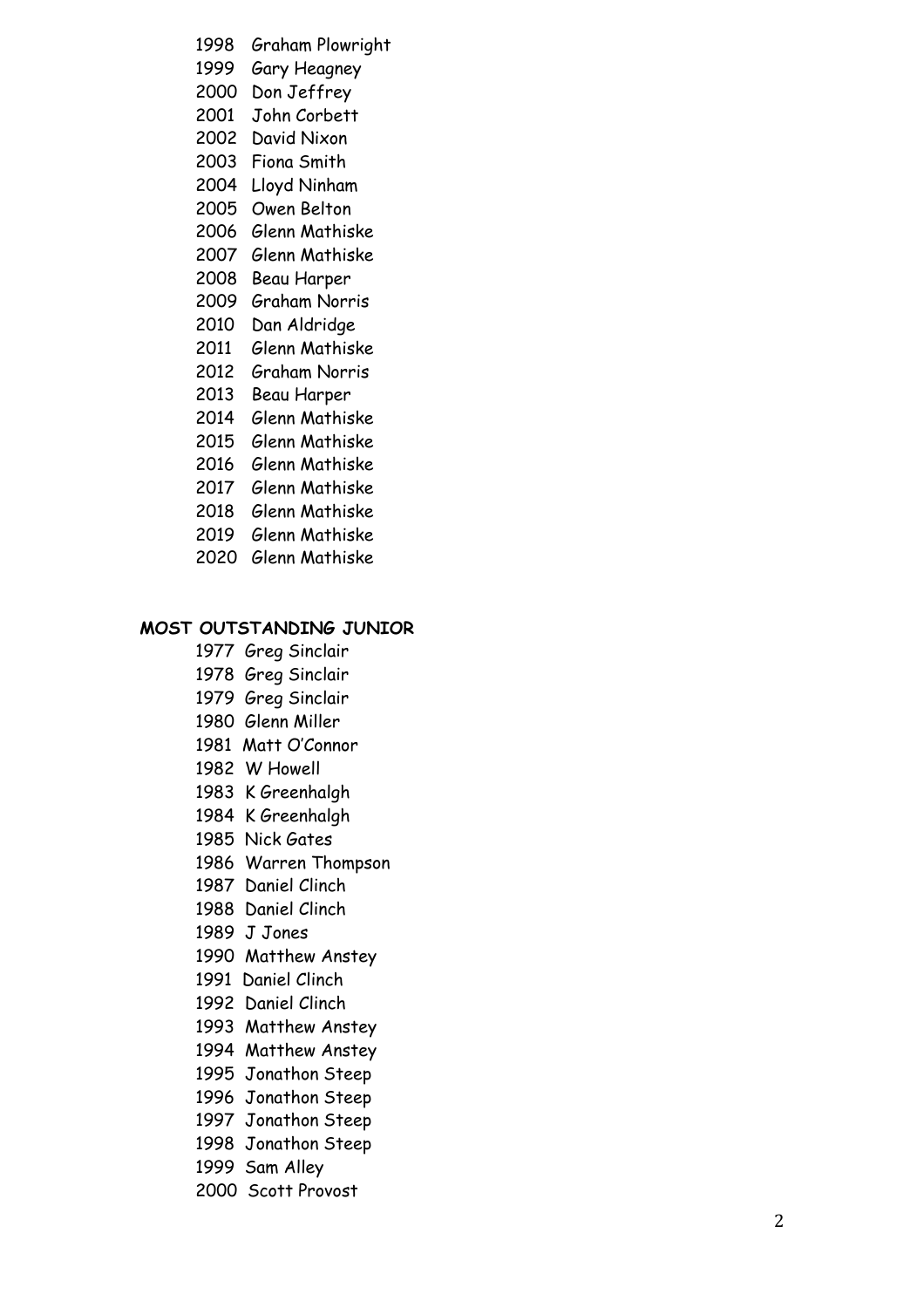- 2001 Matt Bevitt 2002 Martin Abbott 2003 Thomas Page 2004 Tim Norris 2005 Tim Norris 2006 Georgie Geeves 2007 Stephen Lewis Josh Blick Josh Blick Josh Blick 2011 Josh Blick Chris Bryan Chris Bryan 2014 Chris Bryan ---
- Portia Rennie
- 2017 Alex Cross
- 2018 Thomas Worth
- Amiah de Wright
- Alex Cross

#### **MOST IMPROVED OVERALL**

- Bill Biddle
- Stephen Emerton
- Troy Hollis
- Martin Abbott
- Lloyd Ninham
- David South
- Bruce Anderson
- Justin Woollard
- Graham Norris
- Daniel Aldridge
- 2009 Daniel Crossingham
- Wayne Callaghan
- Chris Bryan
- Tyler Nicholson
- Portia Rennie
- Justin Woollard
- Ben Cross
- 2016 Connor Piggott
- Rohan Nixon
- Joanne Croker
- Alexander Knight-Viale
- Ivor Thomas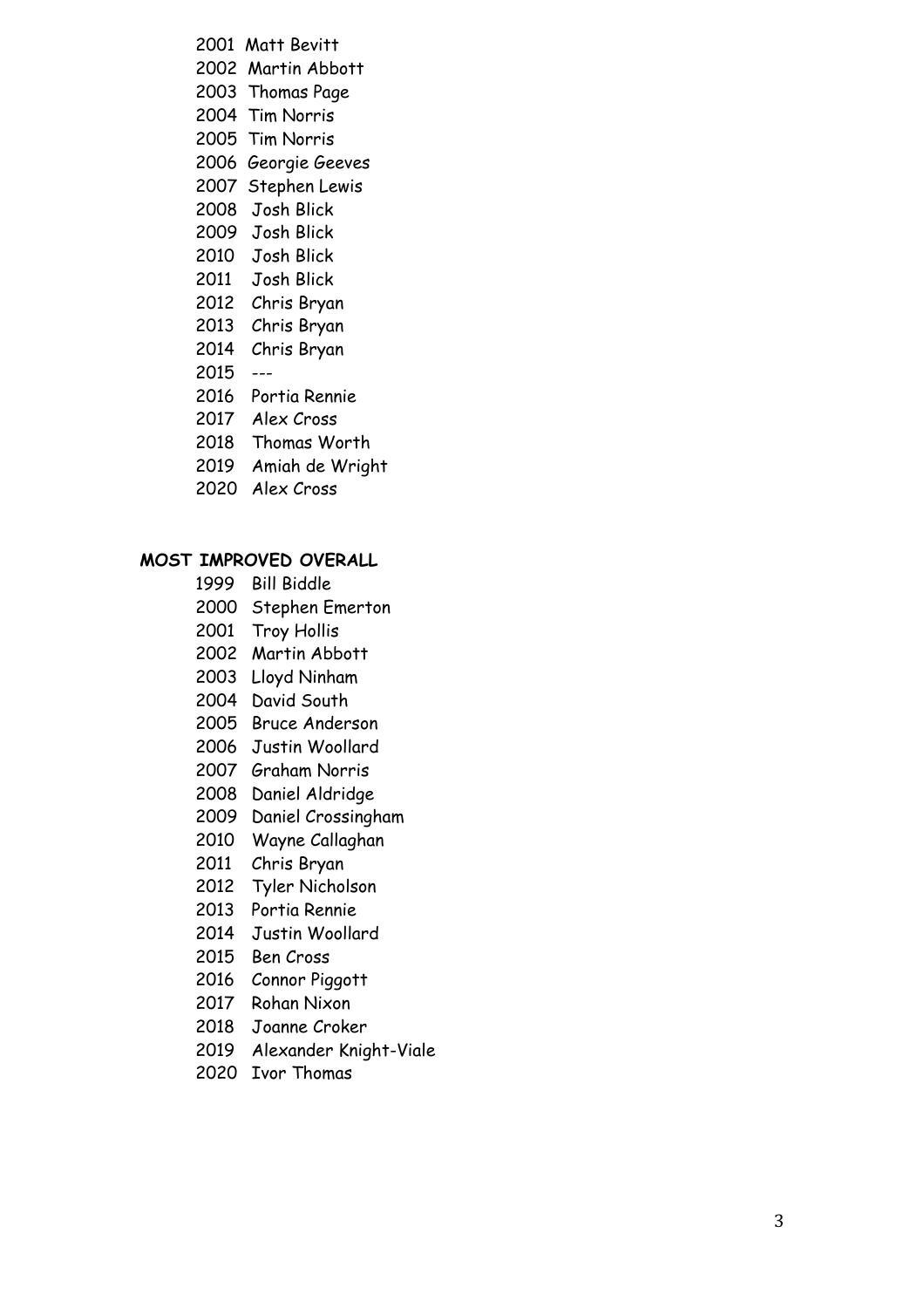## **PRESIDENT'S ENCOURAGEMENT AWARD**

- R Robinson
- M Thompson
- G Blanch
- R Sinclair
- 1980 Laurie Garnell
- Jeff Campbell
- P Smyth
- G Cause
- W Howell Snr
- R Plator
- W Howell Jnr
- W Cause
- Bob Ryan
- C Unicomb
- Paul Fowler
- Jane Bayliss
- Lisa Cusack
- Maurie Rosewarn
- Andrew McPhan
- Brian Brown
- Mal Saad
- Phil Knowles
- John Hawkins
- Eric Selfe
- Helen McCloy
- Ben Ebach
- Max Eden
- Dallas Brown
- Glen Handford
- Jason Parker
- Vanessa Croker
- Kellie Yeark
- Stephen Nicholson
- Belinda Crossingham
- Clint Squires
- Chris Cassar
- Philip Thornton
- Stephen Gregory
- Ryan Vogel
- Greg Knight
- Todd Atkinson
- Bruce Stewart
- Justin Hills
- Jacob Steep
- Leigh Wolfendon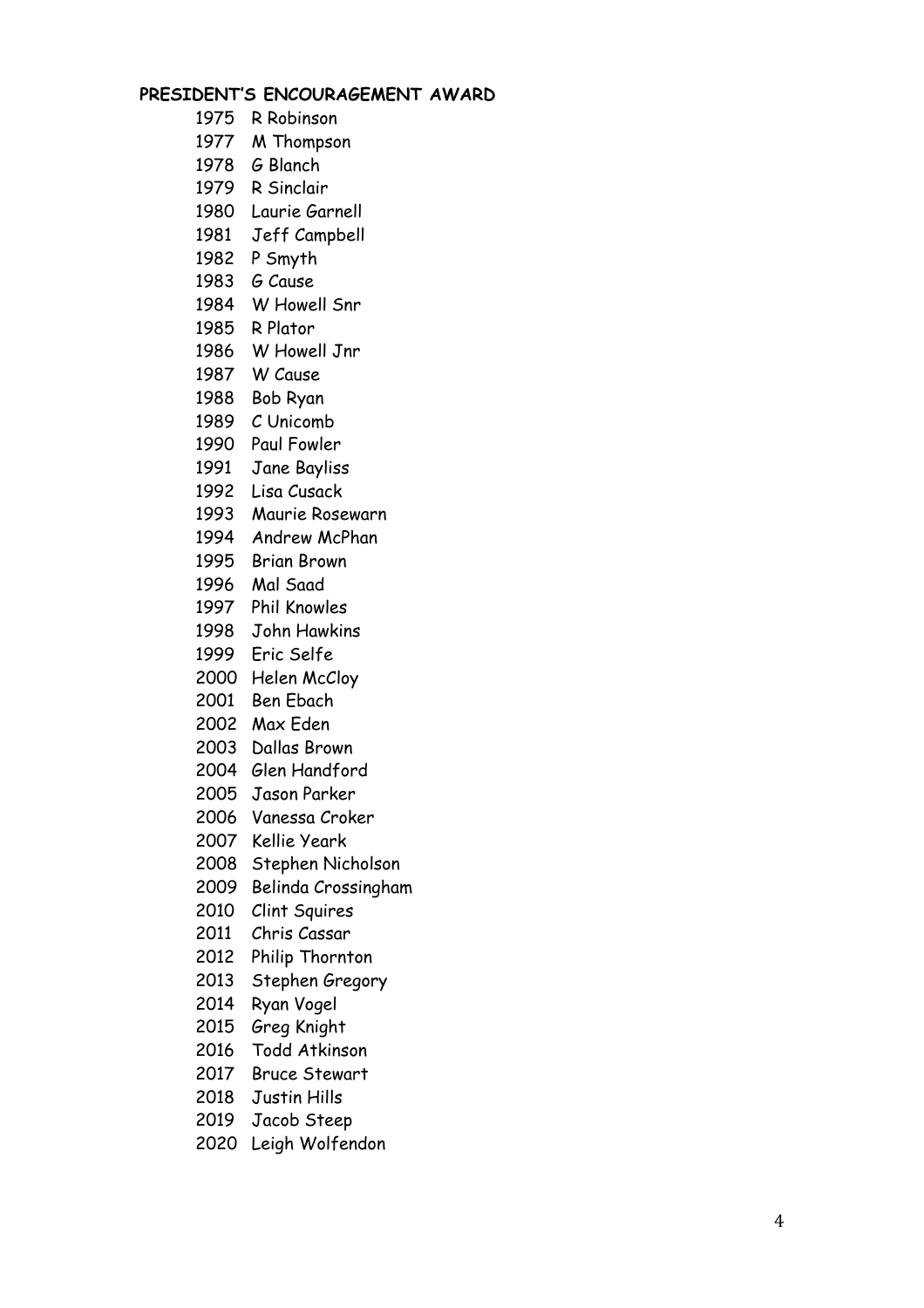## **PRESIDENT'S JUNIOR ENCOURAGEMENT AWARD**

- Jack Bryan
- Noah de Wright
- Jacob Steep
- Josiah Woolnough
- Thomas Worth
- Noah de Wright

#### **HARRISON NINHAM MEMORIAL MOST IMPROVED U13 CRITERIUM**

- Kobe Pattison
- Chloe Schubert
- Portia Rennie
- Alexander Knight-Viale
- 2014 Marcus Worth
- Noah de Wright
- Ryan Wilkes
- 2017 Alexandra Cross
- 2018 Jacob Steep
- Will Thomas
- Sabene Perkins

## **LYN MATHISKE MEMORIAL**

- 
- 
- Justin Woollard ?? 2014
- Noel Mathiske
- 2017 Nigel Ferguson Glenn Mathiske
- 2018 Joanne Croker Glenn Mathiske
- 2019 Lloyd Ninham Lloyd Ninham
- 
- Incorporated into Club Founder's Handicap due to Covid

## **MVCC MEMORIAL HANDICAP**

# **DICK BUDDEN & TOM PAGE CLUB FOUNDERS HANDICAP**

# **(Formerly DICK BUDDEN MEMORIAL TROPHY)**

- Michael Cross
- Nick Gates
- Steve Thompson
- M Eden
- D Thompson
- 2001 Graham McCloy
- David Nixon
- David Nixon
- Ian Budden
- Graham Norris

WINNER FASTEST TIME 2013 Chad Vowles Glenn Mathiske 2014 Andrew Noakes Glenn Mathiske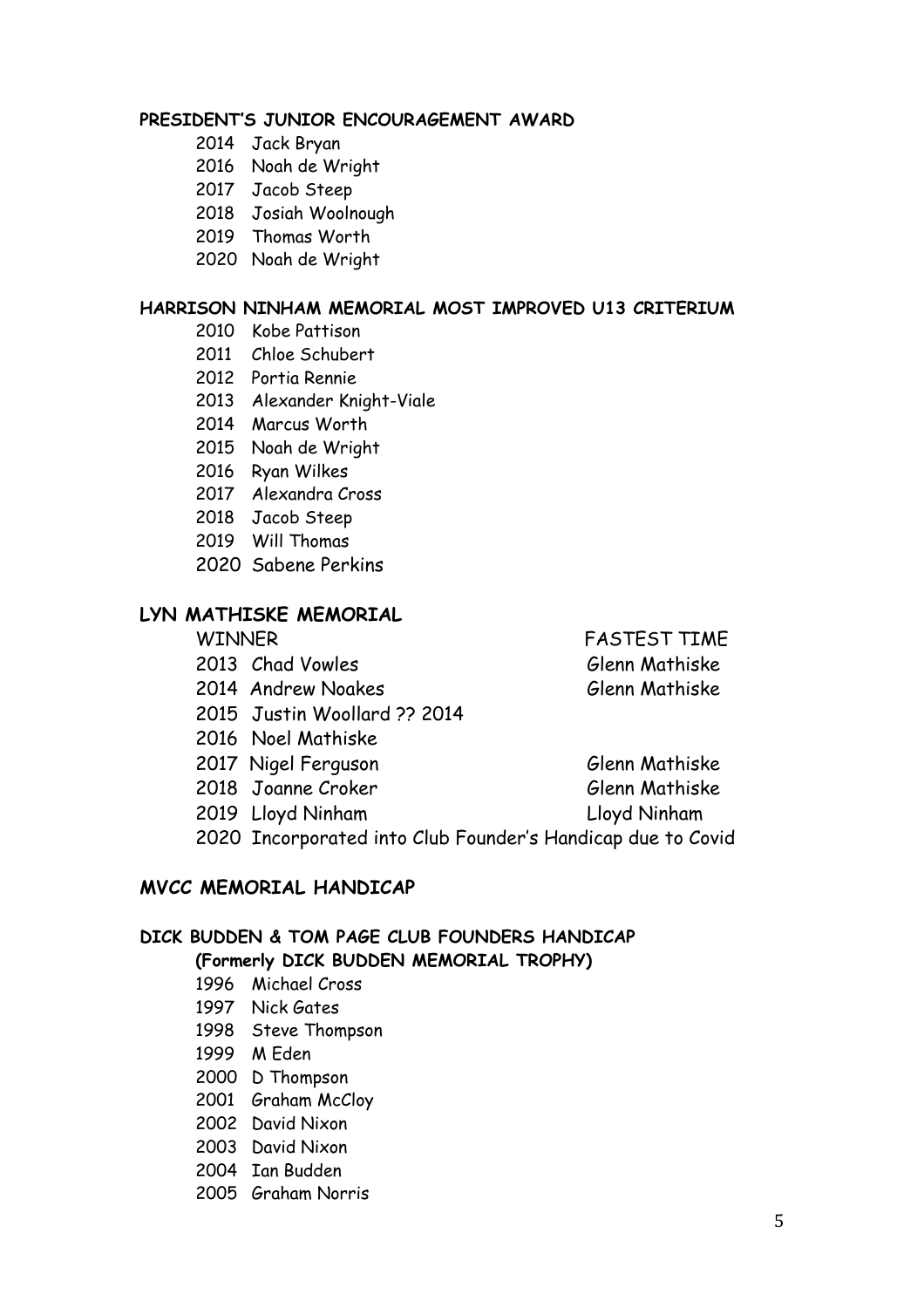- 2006 Graham Norris
- 2007 Malcolm Weiley
- 2008 Harold Greenhalgh
- 2009 Stephen McInerney
- 2010 Darren Harvey
- 2011 Steve Richardson
- 2012 Phillip Thornton
- 2013 Ben Barrabil
- 2014 Steve Thompson
- 2015 Mal Weiley
- 2016 Glenn Mathiske
- 2017 Noel Mathiske
- 2018 Thomas Worth
- 2019 Lloyd Ninham
- 2020 Alexandra Cross

## **ROAD CHAMPIONSHIP – JUNIOR**

- 2017 Hayden McPhellamy
- 2018 Leo Small
- 2019 Cooper Ninham

## **ROAD CHAMPIONSHIP – SENIOR**

- 2016 A Grade Silas Sutherland B Grade Peter McKay C Grade James Fletcher D Grade Marcus Worth 2017 A Grade Rohan Nixon B Grade Gavin Jackson C Grade Nigel Ferguson D Grade Greg Knight 2018 A Grade Ben Cross B Grade Justin Hills C Grade Ivor Thomas D Grade Terese Ferguson E Grade Jacob Steep F Grade Janelle Small 2019 A Grade Ben Cross B Grade Ivor Thomas C Grade Alex Cross D Grade Harrison Thomas E Grade Kobi Mathiske 2020 A Grade Glenn Mathiske B Grade Lloyd Ninham C Grade Thomas Worth D Grade Steve Emerton
	- E Grade Phil Mitchell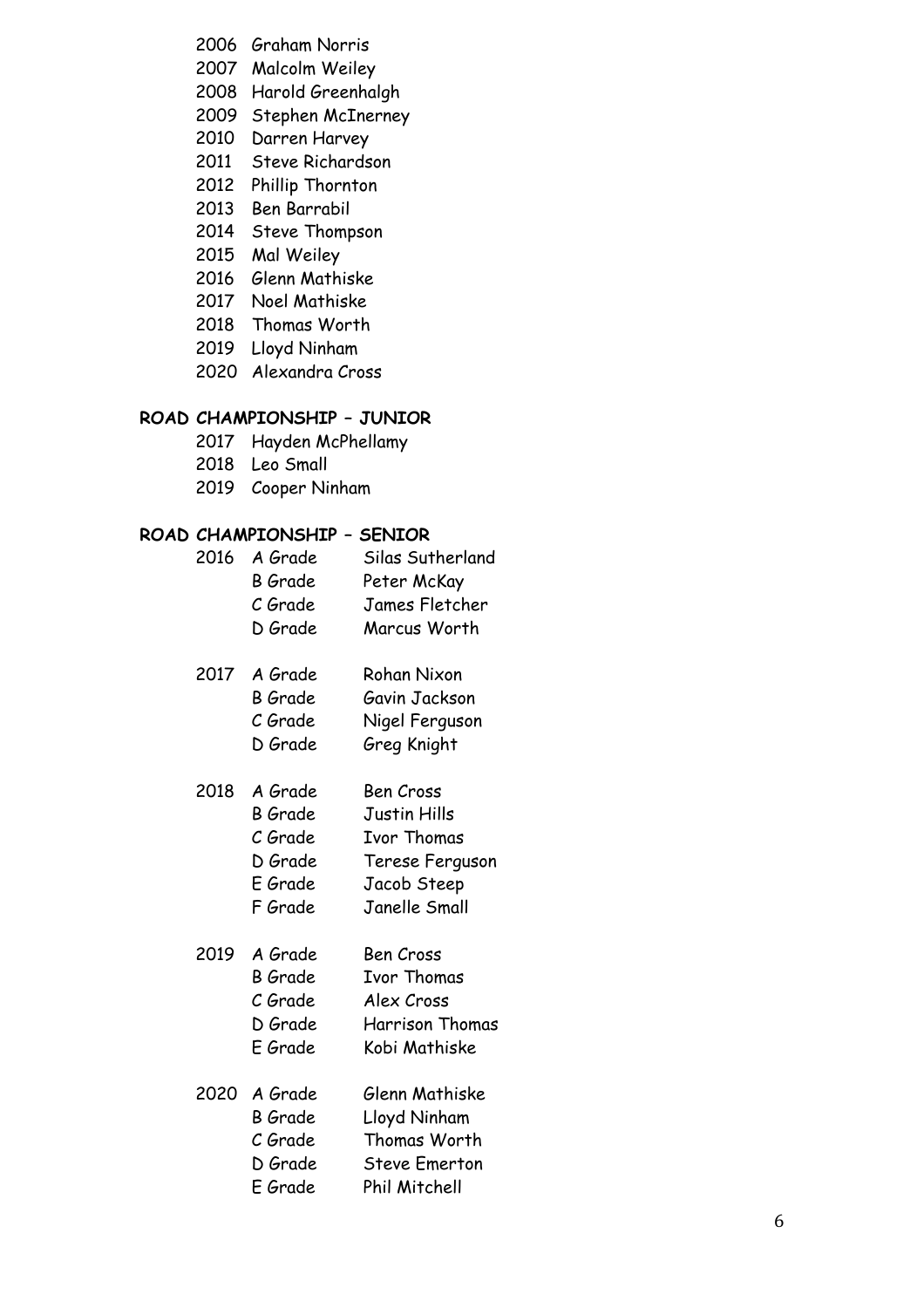## **CRITERIUM CHAMPIONSHIP**

| 2016 | A Grade<br>B Grade<br>C Grade<br>D Grade                                                    | Glenn Mathiske<br>Michael Cross<br>Jack Bryan<br>Connor Piggott                                                                                |
|------|---------------------------------------------------------------------------------------------|------------------------------------------------------------------------------------------------------------------------------------------------|
| 2017 | A Grade<br><b>B</b> Grade<br>C Grade<br>D Grade                                             | Glenn Mathiske<br>Michael de Wright<br>Connor Piggot<br>Greg Knight                                                                            |
| 2018 | Elite<br>A Grade<br><b>B</b> Grade<br>C Grade<br>D Grade<br>E Grade<br>Junior 5<br>Junior 3 | <b>Ben Cross</b><br>Michael Cross<br>Matthew Worth<br><b>Ivor Thomas</b><br>Alexandra Cross<br>Terese Ferguson<br>Luis Worth<br>Hayden Linehan |
| 2019 | A Grade<br><b>B</b> Grade<br>C Grade<br>D Grade<br>E Grade<br>F Grade                       | Glenn Mathiske<br>Josh Alley<br>Sarah Grist<br>Terese Ferguson<br><b>Bill Dykstra</b><br>Harry Thomas                                          |
| 2020 | A Grade<br><b>B</b> Grade<br>C Grade<br>D Grade<br>E Grade<br>F Grade<br>Junior             | Dan Crossingham<br>Nigel Ferguson<br>Harrison Thomas<br>Greg Knight<br><b>Bill Dykstra</b><br>Amiah de Wright<br>Cooper Ninham                 |

# **MANNING VALLEY ONE DAY TOUR**

- 2020 A Grade Will Pender B Grade Justin Woollard C Grade Wade Buchan D Grade Greg Knight
	- E Grade John Climas
	- F Grade Belinda Crossingham

# **TIME TRIAL CHAMPIONSHIP**

| 2016 A Grade   | Beau Harper       |
|----------------|-------------------|
| <b>B</b> Grade | Michael Cross     |
| C Grade        | <b>Bob Martin</b> |
| D Grade        | Marcus Worth      |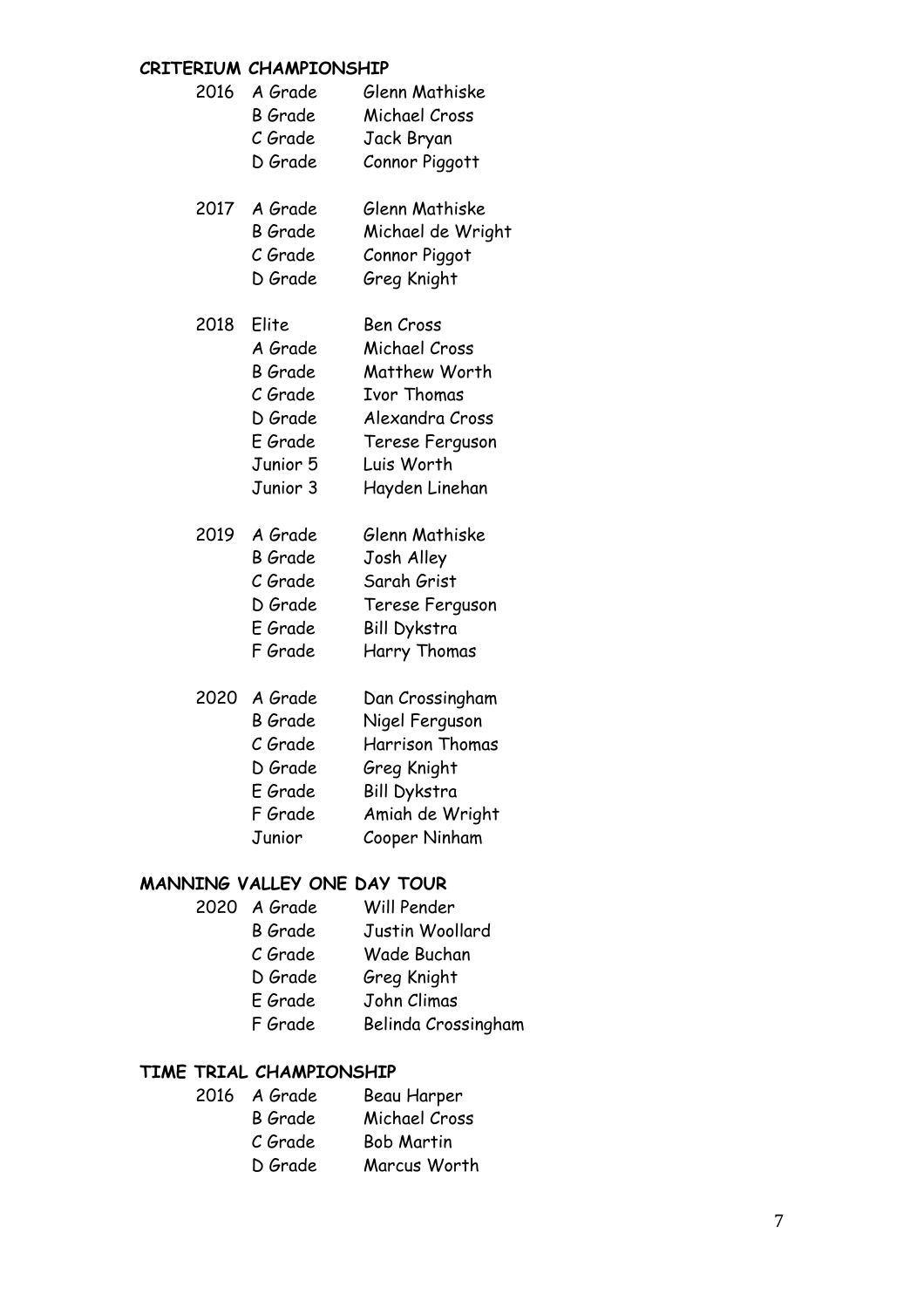- 2020 A Grade Beau Harper
	- B Grade Justin Woollard<br>C Grade Wade Buchan
	- C Grade Wade Buchan<br>D Grade Ian Budden
		- Ian Budden
	-
	- E Grade John Climas Belinda Crossingham

# **CRITERIUM POINT SCORE**

| 2015/2016 | A Grade<br><b>B</b> Grade<br>C Grade<br>D Grade | Glenn Mathiske<br>Peter McKay<br>Noel Mathiske<br>Alexander Knight-Viale |                                      |
|-----------|-------------------------------------------------|--------------------------------------------------------------------------|--------------------------------------|
| 2016/2017 | A Grade                                         | Glenn Mathiske<br><b>Rhett Patterson</b><br>Rohan Nixon                  | 89 points<br>85 points<br>74 points  |
|           | <b>B</b> Grade                                  | Michael de Wright<br>Peter McKay<br>Matt Worth                           | 75 points<br>67 points<br>66 points  |
|           | C Grade                                         | Graeme McGechan<br>Connor Piggott<br><b>Todd Atkinson</b>                | 65 points<br>60 points<br>57 points  |
|           | D Grade                                         | Isaiah de Wright<br>Phil Thornton<br>Thomas Worth                        | 81 points<br>65 points<br>54 points  |
| 2017/2018 | Elite                                           | Ben Cross<br>Glenn Mathiske<br>Dan Crossingham                           | 114 points<br>97 points<br>79 points |
|           | A Grade                                         | Marcus Worth<br>Michael de Wright<br>Gavin Jackson                       | 107 points<br>94 points<br>89 points |
|           | <b>B</b> Grade                                  | Josh Alley<br><b>Bruce Stewart</b><br>Justin Hills                       | 100 points<br>83 points<br>78 points |
|           | C Grade                                         | Todd Atkinson<br>Tanya Cross<br><b>Ivor Thomas</b>                       | 78 points<br>62 points<br>53 points  |
|           | D Grade                                         | Terese Ferguson<br>Noah de Wright<br><b>Bin Crossingham</b>              | 38 points<br>29 points<br>26 points  |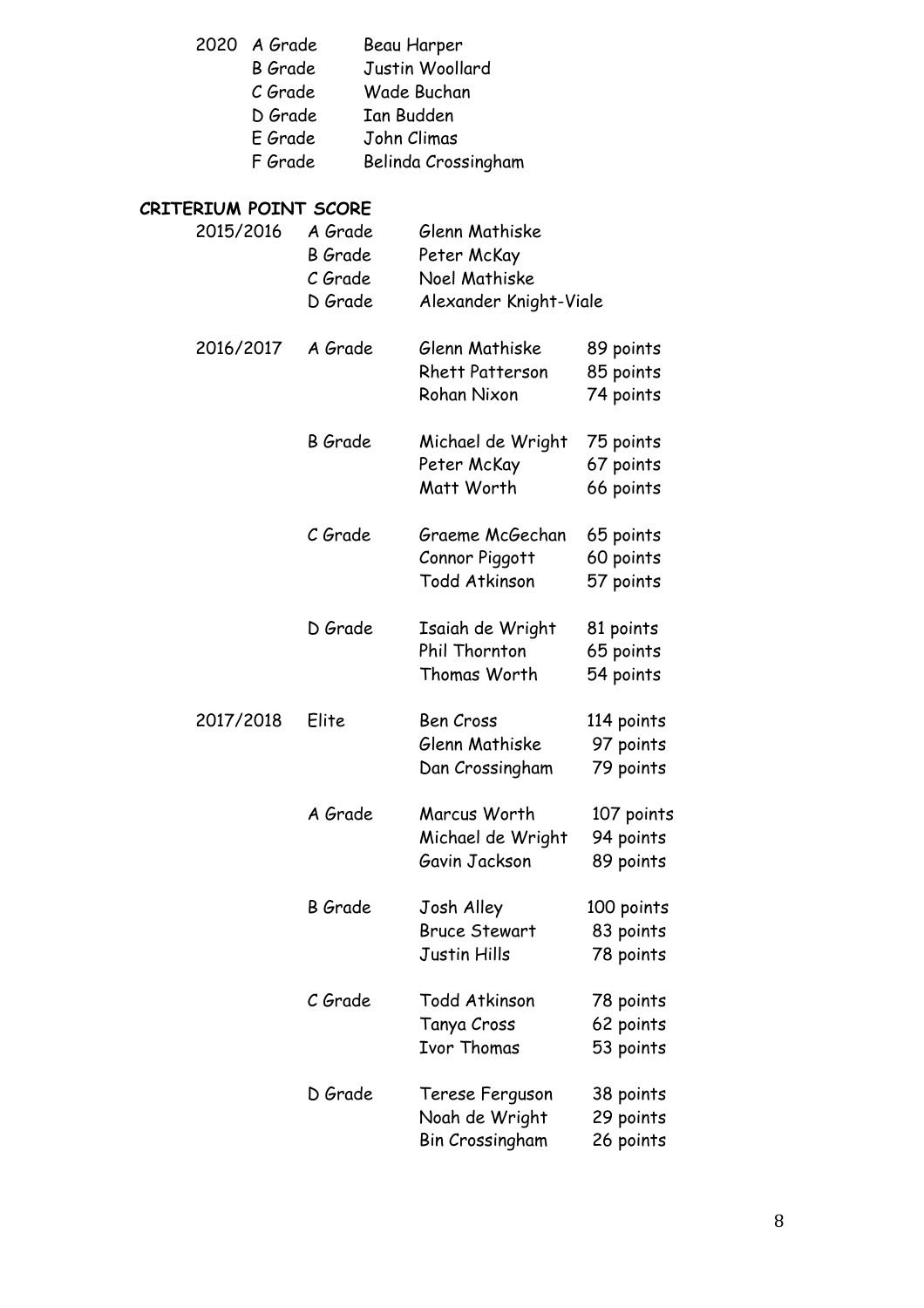|                         | 2018/2019 | A Grade                                                               |                                                                                                 | Marcus Worth                                          | 67 points                           |
|-------------------------|-----------|-----------------------------------------------------------------------|-------------------------------------------------------------------------------------------------|-------------------------------------------------------|-------------------------------------|
|                         |           |                                                                       | <b>Ben Cross</b>                                                                                | Daniel Crossingham                                    | 67 points<br>60 points              |
|                         |           | <b>B</b> Grade                                                        |                                                                                                 | Jason Parker<br><b>Bruce Stewart</b><br>Michael Cross | 51 points<br>50 points<br>47 points |
|                         |           | C Grade                                                               | Sarah Grist                                                                                     | Peter McKay<br>Nigel Ferguson                         | 63 points<br>52 Points<br>48 points |
|                         |           | D Grade                                                               | Greg Knight                                                                                     | Terese Ferguson<br>Jacob Steep                        | 66 points<br>59 points<br>42 points |
|                         |           | E Grade                                                               | <b>Bill Dykstra</b>                                                                             | Amanda Stewart<br>Garry Woolnough                     | 74 points<br>65 points<br>50 points |
|                         |           | F Grade                                                               | Scott Small                                                                                     | Amiah de Wright<br><b>Blaze Nicholson</b>             | 37 points<br>33 points<br>26 points |
|                         | 2019/2020 | A Grade<br><b>B</b> Grade<br>C Grade<br>D Grade<br>E Grade<br>F Grade | Glenn Mathiske<br>Justin Woollard<br>Jacob Steep<br>Greg Knight<br>Bill Dykstra<br>Carey Molloy |                                                       |                                     |
| JUNIOR CRIT POINT SCORE |           |                                                                       |                                                                                                 |                                                       |                                     |
|                         | 2015/2016 | A Grade                                                               | $1$ st<br>2 <sub>nd</sub><br>3rd                                                                | Jack Shephard<br>Amiah de Wright<br>Chloe Schubert    |                                     |
|                         |           | <b>B</b> Grade                                                        | $1$ st<br>2nd                                                                                   | Ellie Kulbici<br>Hayden McPhellamy                    |                                     |

|           |         | 2 <sub>nd</sub><br>3rd        | Hayden McPhellamy<br>Julian Jackson                  |
|-----------|---------|-------------------------------|------------------------------------------------------|
| 2018/2019 | A Grade | 1st<br>2 <sub>nd</sub><br>3rd | Hayden Lineham<br>Cooper Ninham<br>Hayden McPhellamy |

# **JUNIOR ROAD POINT SCORE**

| 2015/2016 A Grade | 1st             | Isaiah de Wright |
|-------------------|-----------------|------------------|
|                   | 2 <sub>nd</sub> | Thomas Worth     |
|                   | <b>Rrd</b>      | Jack Shephard    |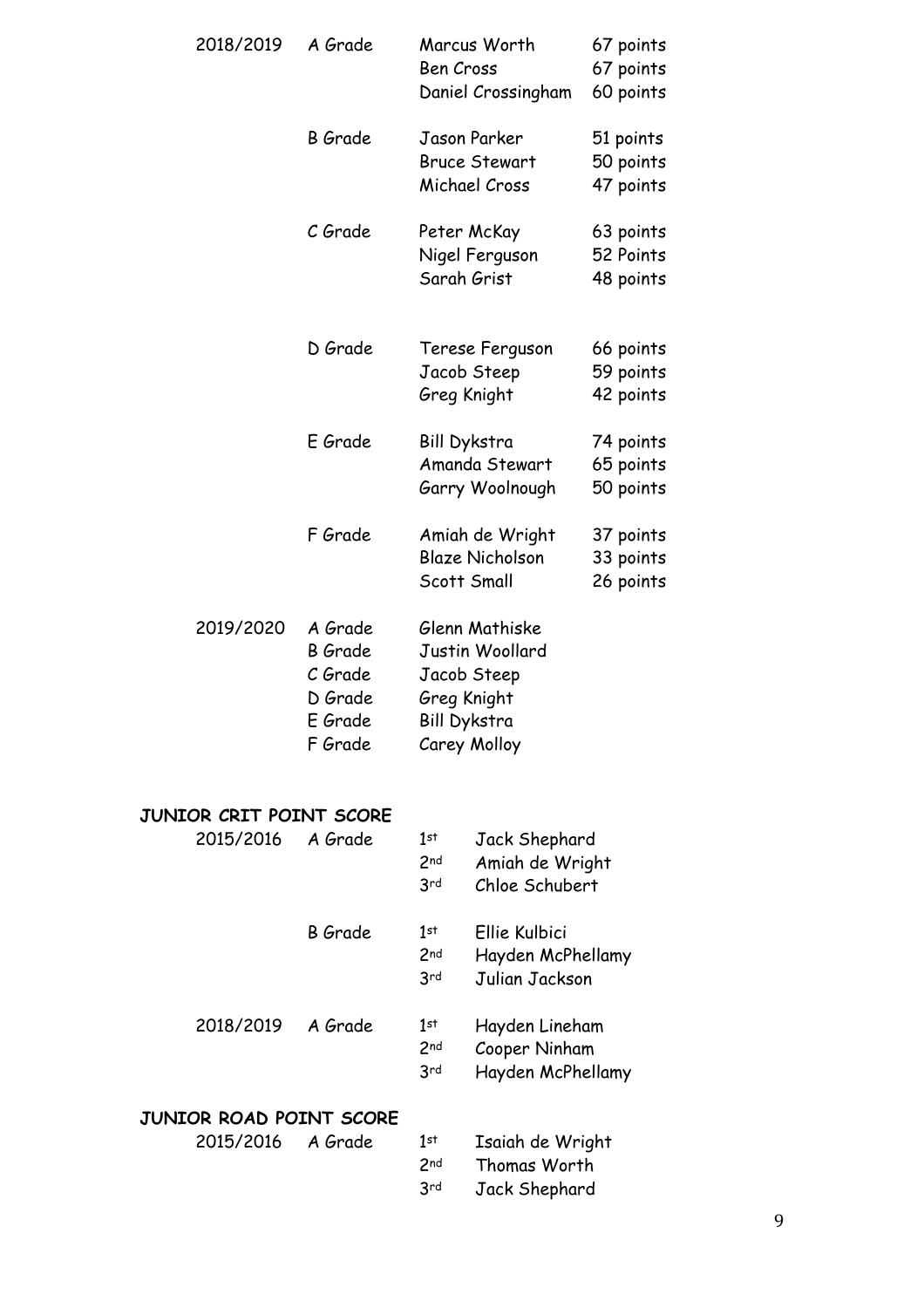B Grade 1st Noah de Wright 2nd Hayden McPhellamy

3rd Jacob Steep

#### **LANSDOWNE CUP HANDICAP**

- 1987 Gary Gates
- 1988 Len Page
- 1989 John Corbett
- 1990 Jamie Green
- 1991 Daniel Clinch
- 1992 Brian Brown
- 1993 Michael Sewell
- 1994 Sean Ifland
- 1995 —————
- 1996 C Bourne
- 1997 S Stewart
- 1998 Graham McCloy
- 1999 Max Eden
- 2000 Max Eden
- 2001 Adam Bennett
- 2002 A Provost
- 2003 Ian Budden
- 2004 Wilf Alley
- 2005 Owen Belton
- 2006 Glenn Mathiske
- 2007 Bill Harris
- 2008 Malcolm Weiley
- 2009 Tyler Nicholson
- 2010 Not contested
- 2011 Not contested
- 2012 Brian Lewis
- 2013 Chad Vowles
- 2014 Glenn Mathiske
- 2015 Ed Ninham

#### **BUDDEN FAMILY JUNIOR TROPHY**

- 2003 Jordan Wilson
- 2004 Jayden Kennedy
- 2005 Bailey Wilson
- 2006 Matthew Templeton
- 2007 Joshua Blick
- 2008 Jahl Nicholson
- 2009 Marcus Worth
- 2010 Kayne Budden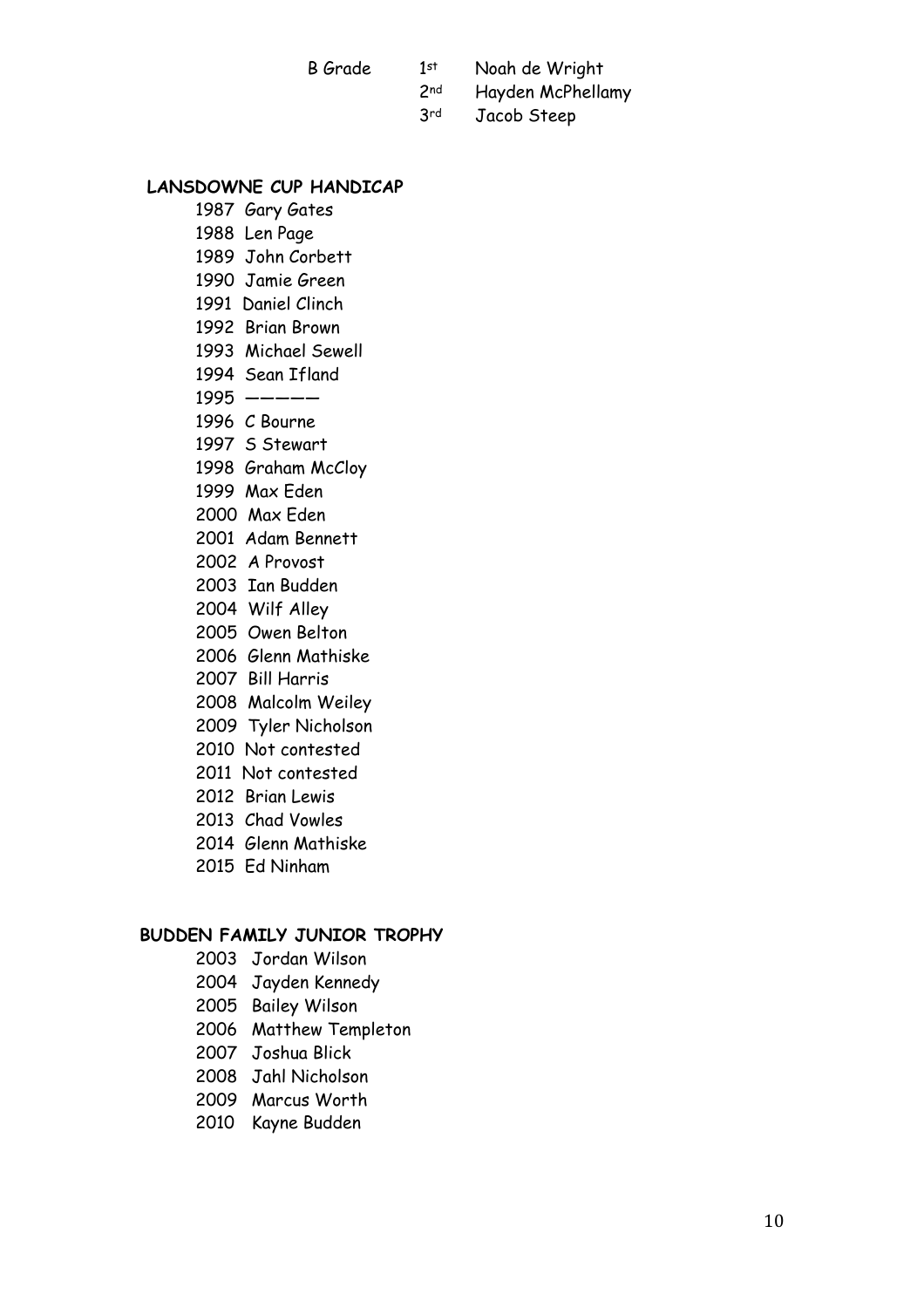## **CLINCH FAMILY 50km HANDICAP**

- David Nixon
- Bruce Robinson
- June Beumer
- Royce Jones
- Graham Seers (PMCC)
- ---
- Gavin Sanders
- Gary Heagney
- Paul Broadhurst
- Brian Brown
- Adam Gates
- Troy Bayliss
- Sharn Stewart
- Scott Moore
- Gary Heagney
- Scott Provost
- Phil Alley
- Matthew Worth
- Tim Norris
- Graham McClory
- Troy Unicomb
- Tai Piper
- Harold Greenhalgh
- Daniel Aldridge
- Stephen McInerney
- Daniel Crossingham
- Gavin Jackson
- Lloyd Ninham
- ----
- 2014 Gavin Jackson
- Ed Ninham
- 2020 Incorporated into the Club Founder's Handicap

## **GEORGE AND CATH CAUSE U19's ENCOURAGEMENT AWARD**

- Dwayne Moran
- Samuel Alley
- Beau Harper
- Owen Belton
- Chris Johnson
- Aaron Hayward
- Matt Bevitt
- Aaron Woolley
- Aaron Bevit-Budden
- Michael Gilbert
- Sean Sadler
- Kurt Sadler
- Ben Anderson
- Alexander Eden
- Thomas Fletcher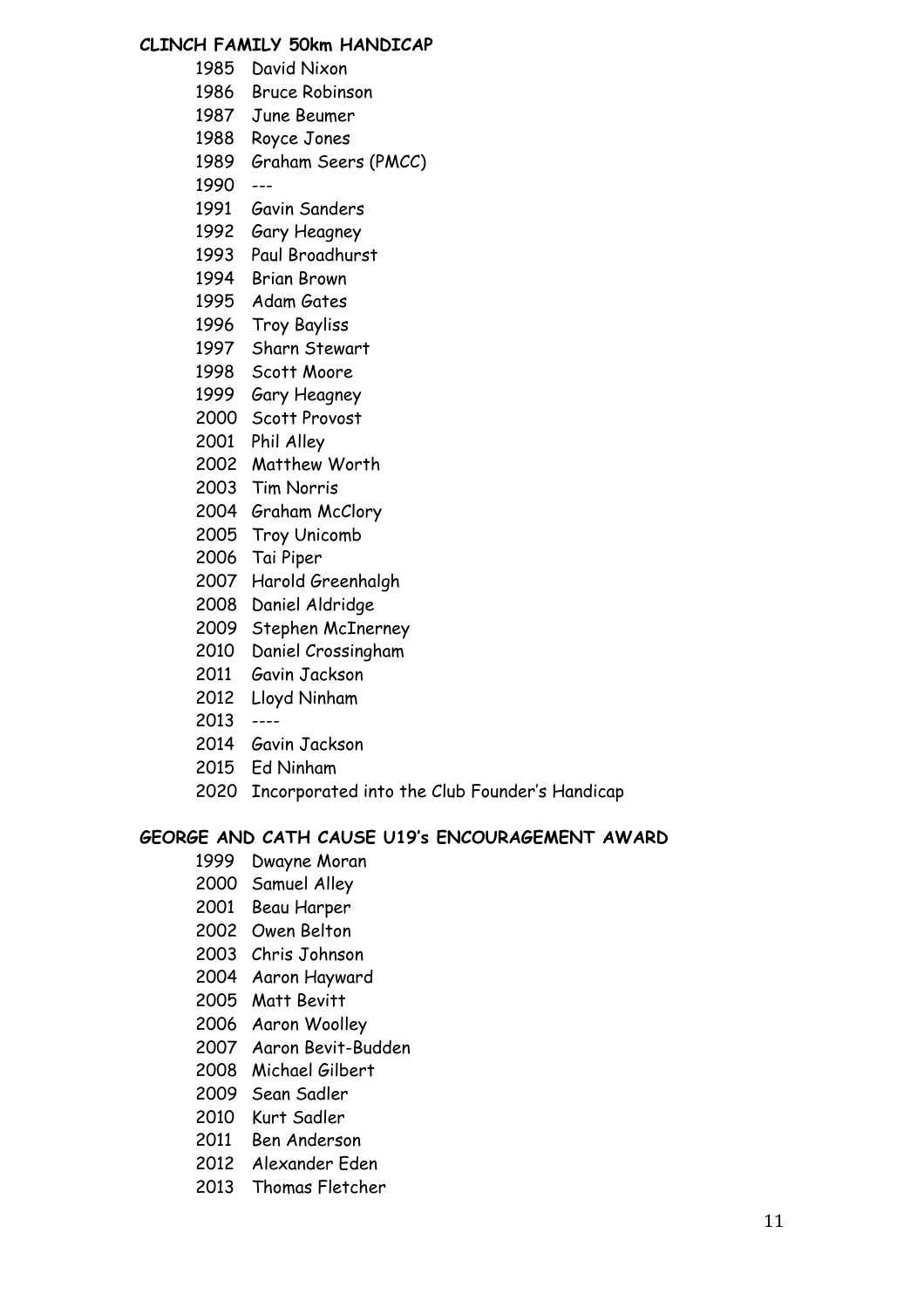- 2014 Thomas Fletcher
- Thomas Fletcher
- ---
- Noah de Wright
- 2018 Ben Cross
- 2019 Marcus Worth

## **GEORGE AND CATH CAUSE U15's ENCOURAGEMENT AWARD**

- Portia Rennie
- Marcus Worth
- Alexandra Cross
- Alexandra Cross
- Kobi Mathiske

## **PRESIDENTS ENCOURAGEMENT AWARD UNDER 17's**

- L Clinch (Juveniles)
- R Catt (Juveniles)
- 1978 P Hay
- R Stimpson
- Ron Townsend
- 1981 Brett Palmer
- E Holborow
- G Nixon
- Miss J Howell
- M Wheeler
- Craig Croker
- 1987 Matthew Worth
- 1988 Warren Thompson
- Craig Unicomb & Brendon Marchant
- Matt Lucas
- Paul Budden
- Jayson Brown
- 1993 Jayson Brown
- Brett Provost
- 1995 Lucas Bell
- 1996 Brett Provost
- Sharn Stewart
- Samuel Alley
- Joshua Feltham
- Chris Johnson
- William Donkin
- Damien Alley
- Natash Harvey
- Tim Norris
- Tim Geeves
- 2006 ---
- Michael Gilbert
- Jesse Alley
- David Cowley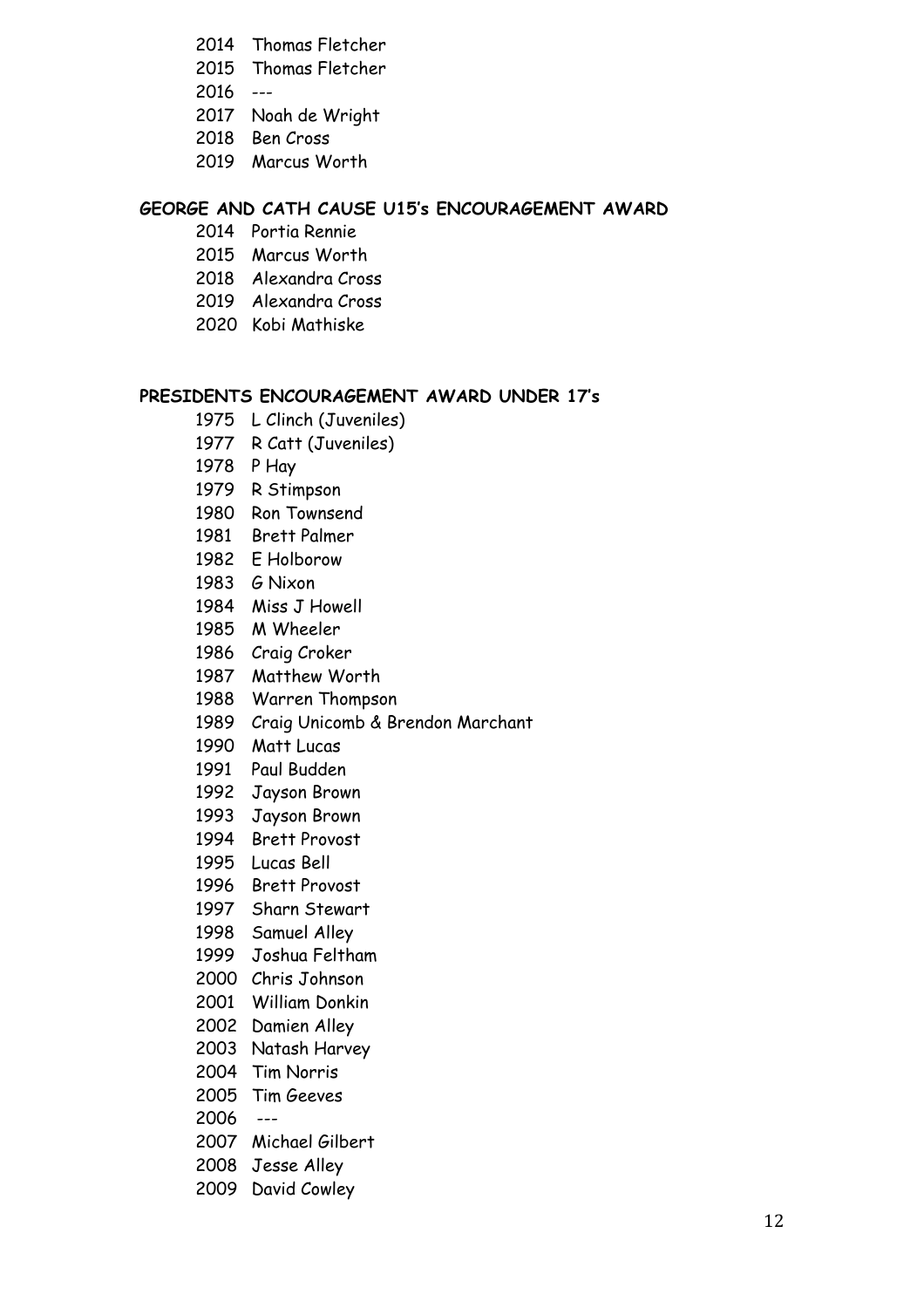- 2010 Oscar Watson-Sutherland
- 2011 ---
- 2012 ---
- $2013 -$
- 2014 Steven Smith
- 2015 Portia Rennie
- 2016 ---
- 2017 Marcus Worth
- 2018 Marcus Worth
- 2019 Flynn Holman

## **GROUP 3 AMATEUR WHEELS PRESIDENT'S ENCOURAGEMENT AWARD, JUNIORS U15's**

- 1975 M Brown
- 1976 ---
- 1977 J Catt
- 1978 P Plaits
- 1979 W Merchant
- 1980 Sean Miller
- 1981 J O'Connor
- 1982 W Holbrow
- 1983 M Wheeler
- 1984 Daniel Clinch
- 1985 Daniel Clinch
- 1986 M Sewell
- 1987 D Martin
- 1988 M Downing
- 1989 Dwane Moran
- 1990 Matthew Lucas
- 1991 Leah Davis
- 1992 Andrew Johnson
- 1993 Andrew Johnson
- 1994 Scott Provost
- 1995 Scott Provost
- 1996 Scott Provost
- 1997 Matthew Bevitt
- 1998 Heidi Anderson
- 1999 Matthew Bevitt
- 2000 Daniel Provost
- 2001 Shannon Corbett
- 2002 Angela Alley
- 2003 Angela Alley
- 2004 Jared Alley
- 2005 Matt and Georgie Geeves
- 2006 Tai Piper
- 2007 Josh Blick
- 2008 Kellie Nicholson
- 2009 Tyler Nicholson
- 2010 Chris Bryan
- 2011 ---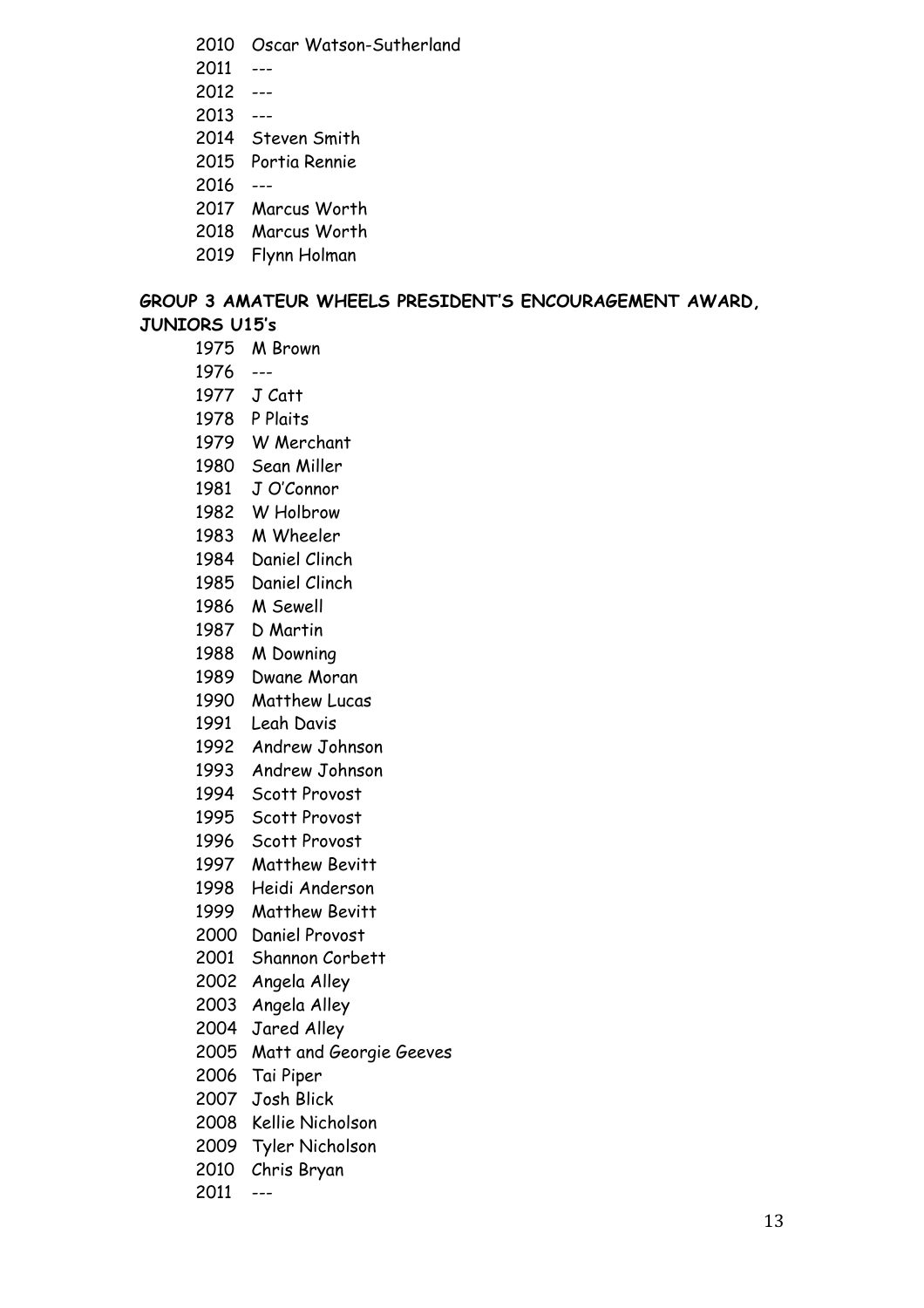- 2012 Thomas Fletcher
- 2013 Portia Rennie
- 2014 Jack Bryan

## **PRESIDENT'S ENCOURAGEMENT AWARD U15'S**

- 2018 Flynn Holman
- Harrison Thomas
- Thomas Worth

## **PRESIDENT'S ENCOURAGEMENT AWARD U13's**

- Harrison Thomas
- Cooper Ninham

## **TOM AND RENE PAGE U13 ENCOURAGEMENT AWARD**

- Lloyd McKean
- Thomas Page
- Edward Eden
- Jordon Wilson
- Tai Piper
- Adam Kirk
- Matthew Templeton
- Peter Lewis
- Matthew Blick
- Cale Dawson
- Adrian Green
- Emma Sewell & Ben Donellan
- Chloe Schubert
- Alexander Knight-Viale
- 2014 Chloe Schubert
- Chloe Schubert
- Isiah de Wright
- 2017 Isiah de Wright
- 2018 Jacob Steep
- Noah de Wright

#### **GROUP 3 AMATEUR WHEELS PRESIDENTS ENCOURAGEMENT AWARD, Midgets Trophy (U13)**

- M Brown
- J Catt
- P Plaits
- 1979 W Merchant
- Sean Miller
- J O'Connor
- W Holborow
- M Wheeler
- D Clinch
- D Clinch
- M Sewell
- D Martin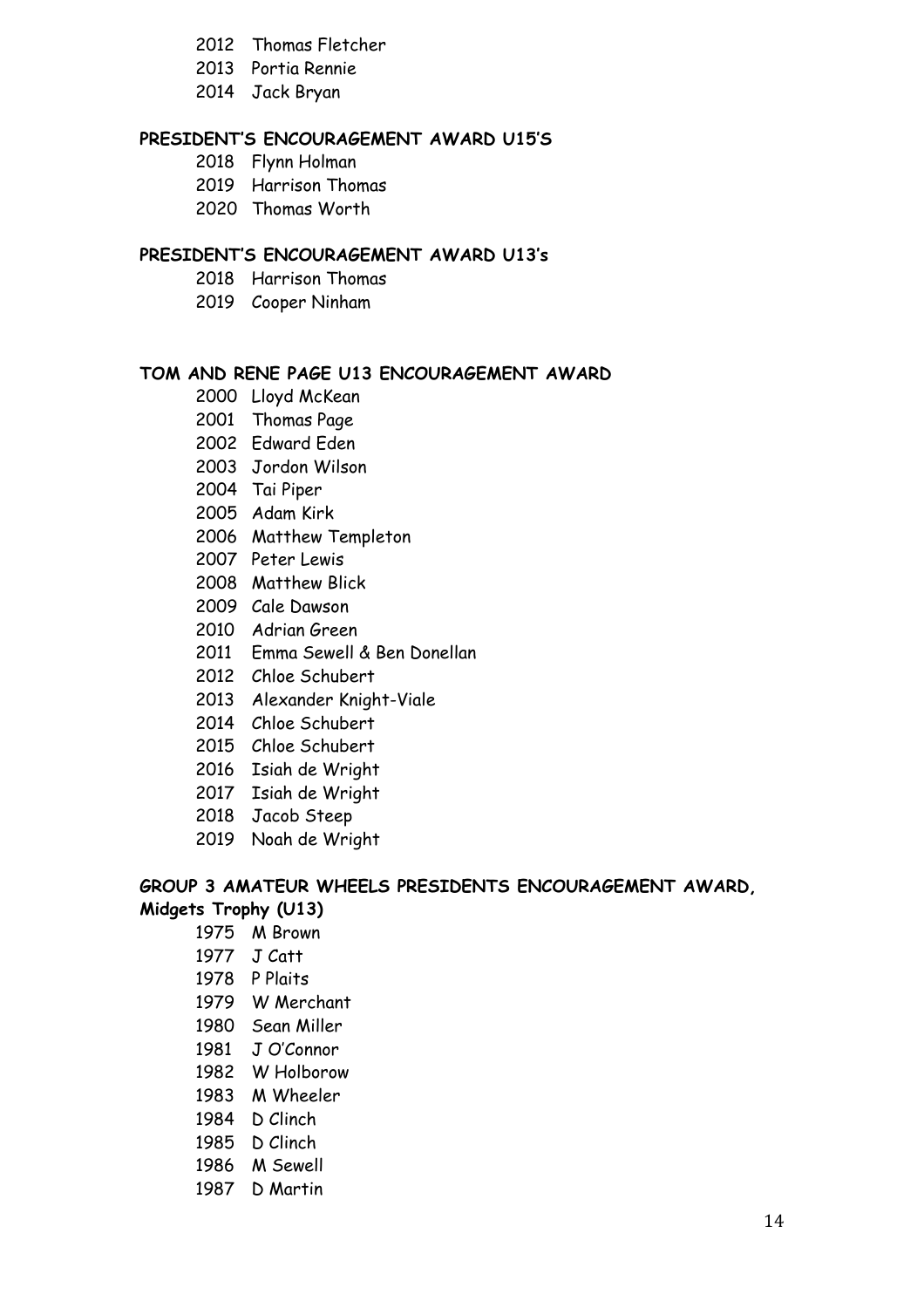- M Downing
- Matthew Lucas
- Leah Davis
- Dayne Moran
- Andrew Johnson
- Andrew Johnson
- Scott Provost
- Scott Provost
- Scott Provost
- 1997 Matthew Bevitt
- 1998 Heidi Anderson
- Matthew Bevitt
- Daniel Provost
- Shannon Corbett
- Angela Alley
- Angela Alley
- Jared Alley
- Matt & George Geeves
- Tai Piper
- Joshua Blick
- Kellie Nicholson
- Tyler Nicholson
- Chris Bryan
- ---
- Thomas Fletcher
- Portia Rennie
- James Brady

## **REX CLINCH ONE DAY TOUR A GRADE**

- 1985 Bill Clinch
- 1986 Bill Clinch
- 1987 Len Page
- 1988 G Hardwick
- 1989 G Hardwick
- 1990 Troy Bayliss
- 1991 Daniel Clinch
- 1992 Elton Clarke
- 1993 Len Page
- 1994 ---
- 1995 Jamie Green
- 1996 ---
- 1997 ---
- 1998 ---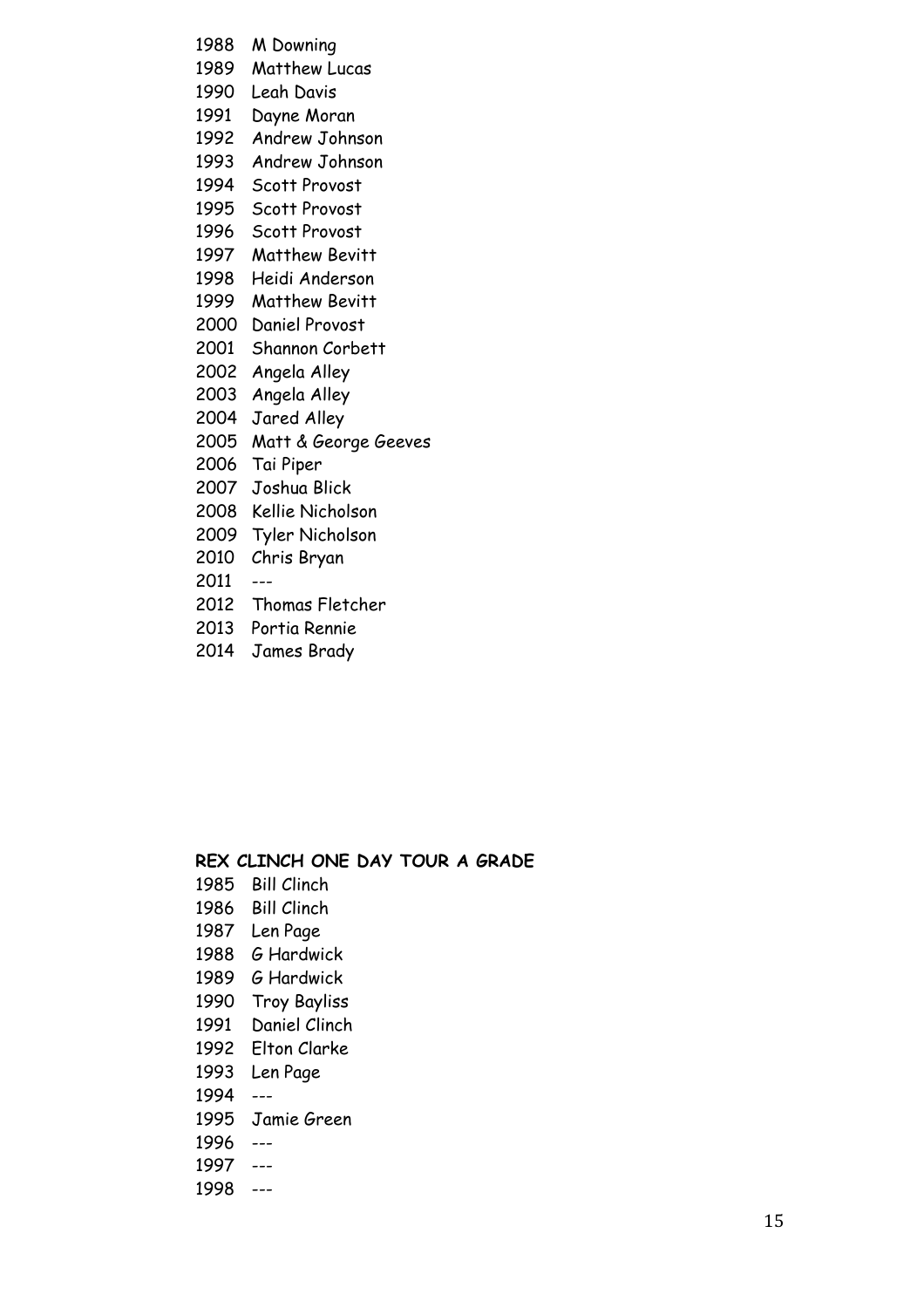- 1999 Gary Heagney
- Scott Provost
- Scott Provost
- David Nixon
- Davis Nixon
- Lloyd Ninham
- Owen Belton
- Owen Belton
- Glenn Mathiske
- Matt Camilleri
- Daniel Aldridge
- Daniel Aldridge
- Daniel Crossingham
- Graham Norris
- 2013 Glenn Mathiske
- ---
- ---
- Glenn Mathiske

## **REX CLINCH MEMORIAL ONE DAY TOUR B GRADE**

- Scott Jones
- Eddie Mathiske
- Graham Norris
- Graham Norris
- Glenn Handford
- Eddie Mathiske
- Jason Parker
- Daniel Crossingham
- Mick Godwin
- Justin Woollard
- Mark Drury
- 2013 Eddie Mathiske
- ---
- ---
- 2016 Michael Cross

## **REX CLINCH MEMORIAL ONE DAY TOUR C GRADE**

- Darren Harvey
- Tim Norris
- Ian Budden
- Gary Piper
- Eddie Mathiske
- Bruce Anderson
- Mark Geeves
- Tanya Cross
- Clint Squires
- Ian Budden
- Erica Thornton
- 2013 Darren Harvey
- ---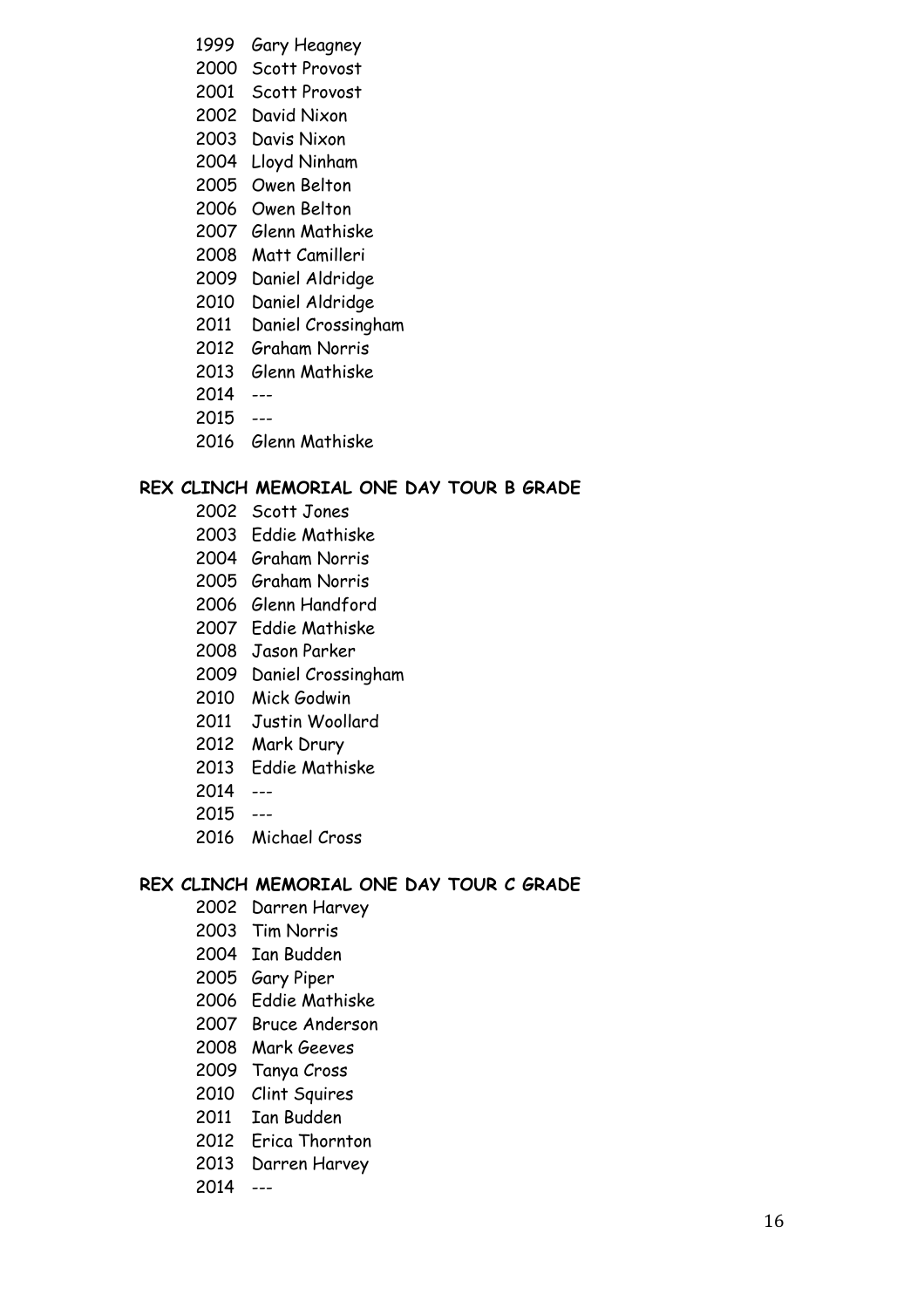--- 2016 Colin Broos

#### **REX CLINCH MEMORIAL ONE DAY TOUR D GRADE**

- Tyler Nicholson
- Tyler Nicholson
- Russell Davis
- Vanessa Croker
- 2013 John Climas
- ---
- ---
- 2016 Connor Piggot

## **REX CLINCH MEMORIAL ONE DAY TOUR E GRADE**

Phil Thornton

#### **BILL BURKE MEMORIAL OPEN HANDICAP**

- 1993 G.L.C.T.C.
- Anne Burke
- Greg Garland
- Bill Biddle
- Jonanthan Steep
- Dwayne Moran
- Anne Thomas
- Dave Turner
- Brett Lee
- ---
- Lloyd Ninham
- Lloyd Ninham
- Len Newman
- Bruce Anderson
- Russell Davis
- Stephen Lewis
- Lloyd Ninham
- Gary Piper
- Chris Cassar
- Tyler Nicholson
- 2013 Portia Rennie
- 2020 Incorporated into the Club Founder's Handicap

## **GLEN JENKINS A GRADE TIME TRIAL CHAMPIONSHIPS**

- 1995 Sean Ifland
- 1996 ---
- 1997 Craig Burne
- 1998 Craig Burne
- 1999 ---
- 2000 Ross McRobert
- 2001 ---